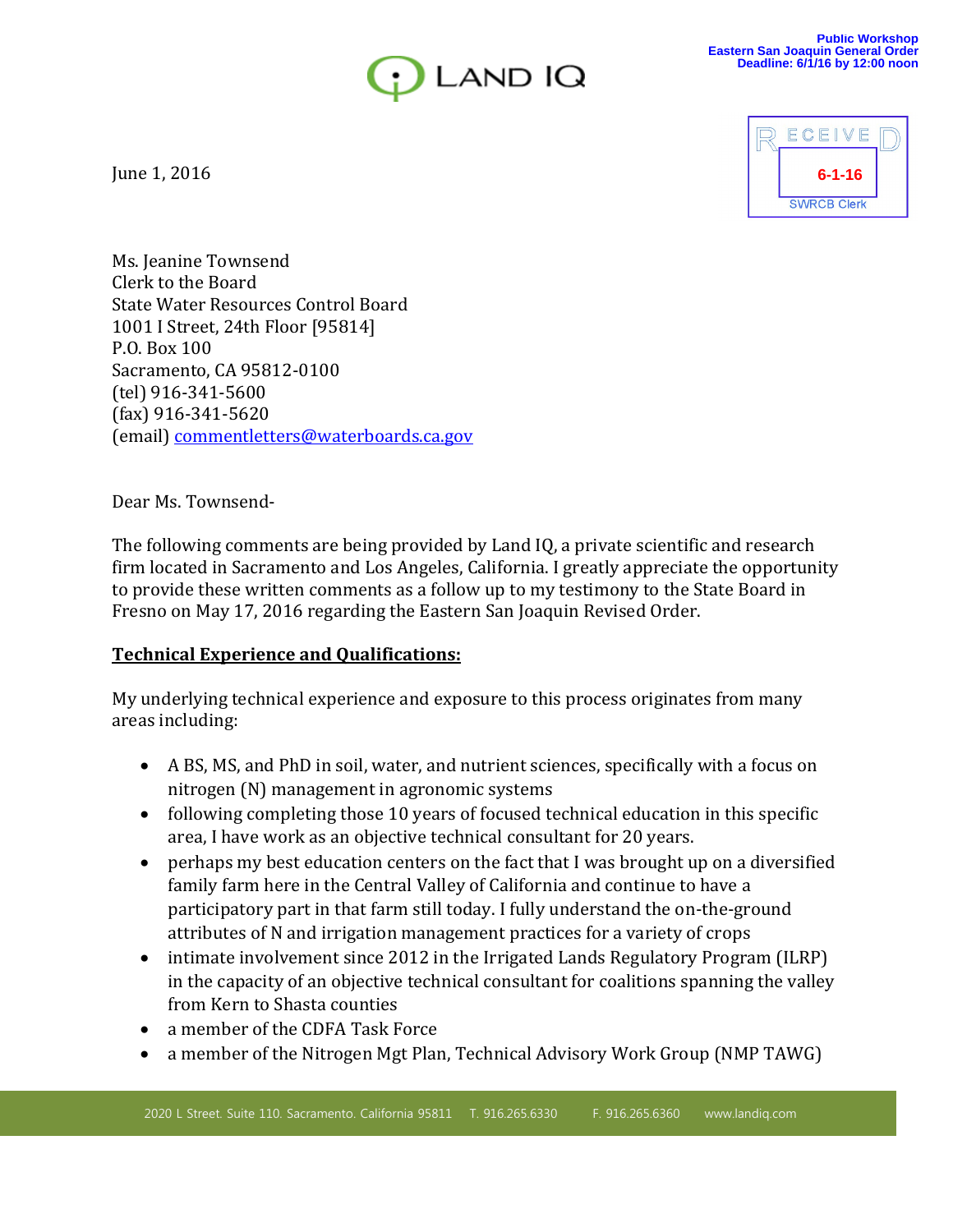

## **Written Comments:**

The enclosed written comments to the State Board Order revising the current Eastern San Joaquin Coalition Order are intended to expand on highlights of my testimony before the Board on May 17, 2016. Areas of discussion will include:

- Precedential Nature of the Order
- Integration of Coalitions and Associated Management
- Data Interpretation
- Low and High Vulnerability Areas/Prioritization
- Field level Record Keeping with Township level Reporting
- Integration with Other Regulatory Programs
- Applied N/Removed Ratio as a Proxy Measure

Precedential Nature of the Order: The Board and Staff should be encouraged to more fully recognize the need for balance between the regulatory process and the diversity of climatic and agricultural systems throughout the Valley and State. It is recognized that this is no easy task, however when considering comments and potential modifications to the State Board Order, inclusion of that flexibility should be considered as a result of these clear differences. The systems being regulated in this case are natural systems. They are inherently variable in nature. The final Order should recognize that variability to a much greater extent and have enough flexibility built into it to allow for the most regulatory success possible.

Flexibility is critical in this effort and the revised Order by the State Board constrains that flexibility even more than allowed in the original Order issued by the Central Valley Regional Water Quality Control Board. Too rigid of an Order can actually have the opposite of the intended effect and may not allow for unique solutions that create success

Integration of Coalitions and Associated Management: It appears as compared to the initial Regional Board Order, the current State Board Order recognizes Coalition involvement to a much lesser degree. It is important to recognize the value and strength of Coalition involvement and leadership. It is suggested that the roles and responsibilities of the Coalition are clearly stated, and in fact made clearer and possibly even expanded beyond what the Regional Board Order current contains. This suggestion is predicated on the following:

 Local knowledge is the best knowledge. Without question, this is true. Success for this program will be built from local stakeholders up to the regulating entities; not the reverse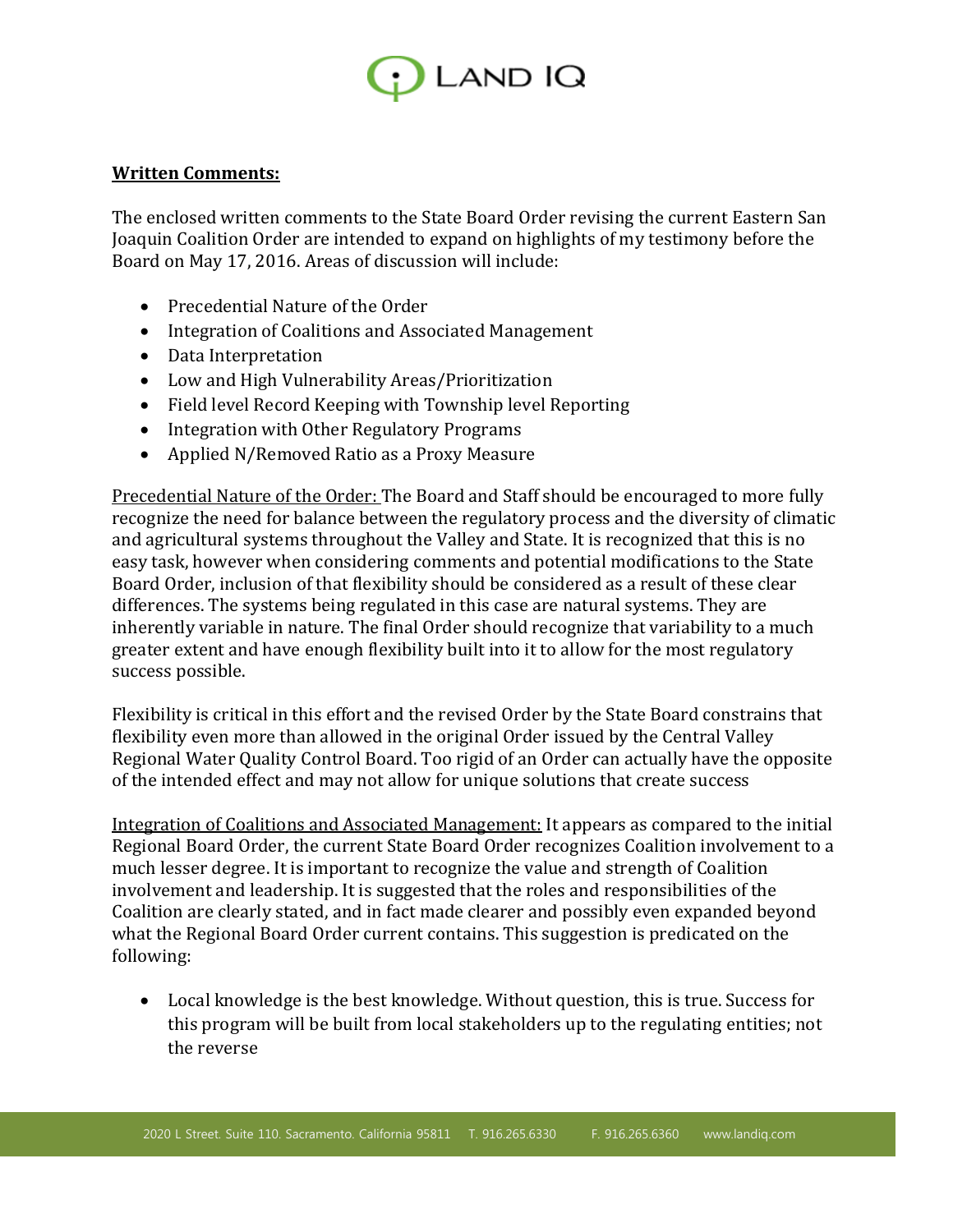## $\cdot$  LAND IQ

- Without recognizing this and embracing a local leadership mechanism that is overseen and collaborated with by the regulating community, an erosion of trust and collaboration will undoubtedly occur, thus rendering success more difficult to obtain and management. This will ultimately delay completion of the end result of suitable groundwater quality.
- The Coalitions represent the grower community and provide an efficient data management, data summarization, reporting, education and outreach, and Board/Coalition communication mechanism. These leadership roles and responsibilities should be clearly spelled out in the revised Order and the Coalition level function brought forth much more than is currently in the Order.
- It is exceedingly important to allow for expert interpretation of the data at the local level first. As was stated by the State Expert Panel, certified and qualified experts should be the only people interpreting the raw data resources. And again, this should be done at the local (Coalition) level and summarized in an agreed to fashion for reporting to the regulatory community.
- It is imperative to put the burden on the Coalitions and hold them accountable through an auditing process of some kind that fully allows the regulating agencies the authority to check and monitor grower reporting, Coalition management, expert data summarization and overall reporting. This auditing process has yet to be fully developed but is seen as the key component and nexus of letting the local entities do their job, while at the same time allowing the regulating community access to information when requested. It is a partnership that has to be developed to maintain trust and achieve success.
- The Board should still have the authority to request individual grower information as necessary and this flexibility should be included in the revised Order
- No one entity can manage and interpret the monumental task of data management, interpretation, education and outreach, and regulatory oversight. It will require key partnerships and the Coalitions are critical and should be used aggressively engaged.

Data Interpretation: Let the experts in the field and local areas interpret the data.

- Misinterpretation of data is even more detrimental than no interpretation of data.
- The data should be interpreted and summarized by qualified professionals at the local level that understand the unique farming systems of that level. It is best, by far to put this responsibility on the Coalitions. Allowing just anyone to interpret the raw data is a recipe for erroneous conclusions and worse yet, false actions.
- As the Expert Panel recommended, this type of data interpretation should only be performed by a qualified expert.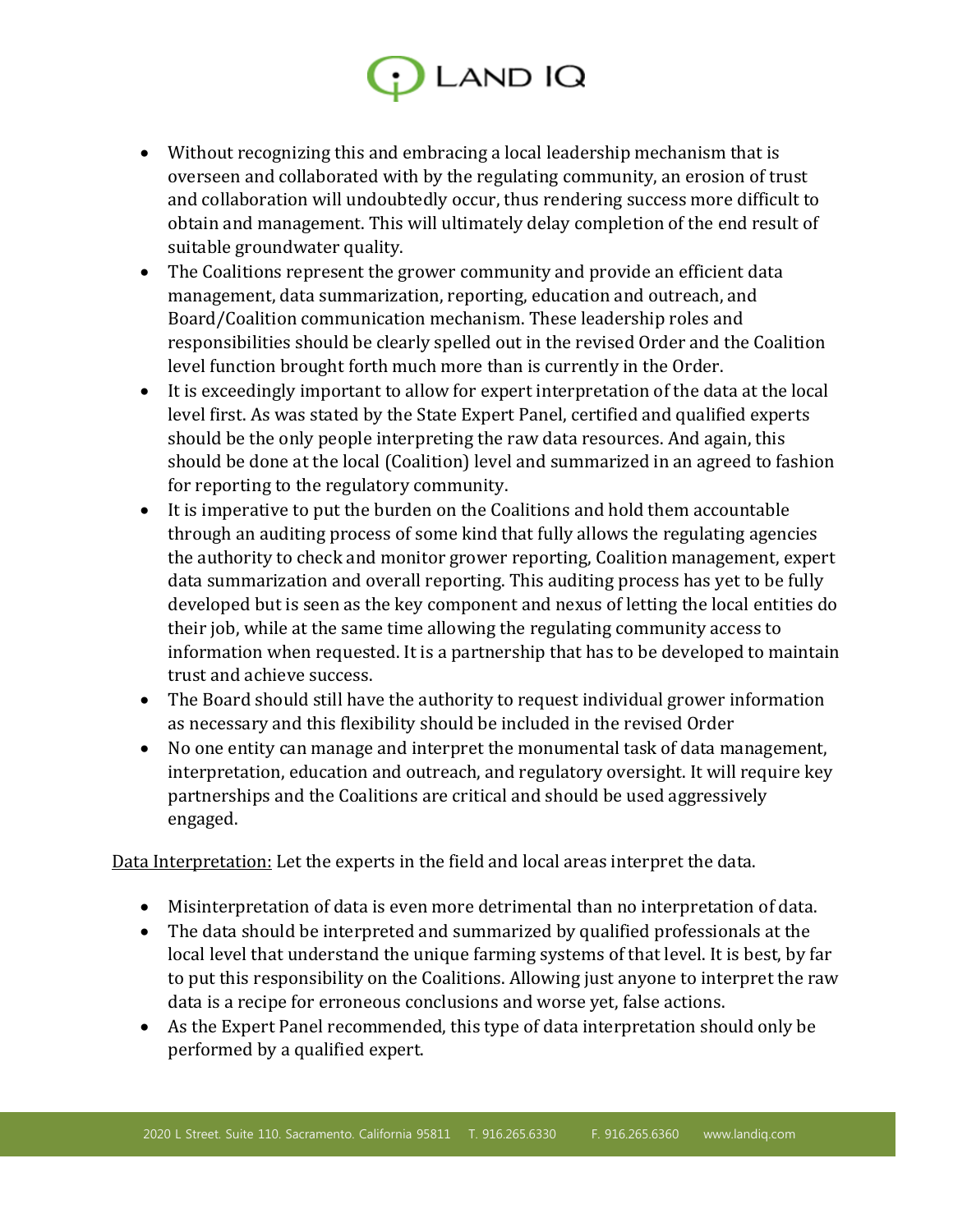

- Therefore making this information public on a field by field basis is not a wise decision.
- There has been vocal pressure on the regulatory community to move quickly … for the sake of moving quickly. It is suggested that movement towards success be done in a scientifically valid and measured approach. Be cautious about "acting" too soon. Statements like:
	- o "There is a lot of uncertainty and gaps in the data, but we need to act anyway."
	- o "Set a number and work towards it."
- This is the exact opposite of what I was trained in technically for my entire career. That's like someone saying, "Let's do something, even if it's wrong." An objective, science-based, measured, and planned approach is most valuable and will result in the best outcome in the shortest time possible.

High vs Low Vulnerability/Prioritization: The Board and Staff should recognize the incredible effort that has gone into development of Groundwater Assessment Reports and other characterization of individual Coalitions. This work is extremely valuable and should be integrated into the final Order.

- It is the best summarization of risk that currently exists.
- In most all cases the work performed by the Coalitions has included the influential variables of irrigation method and management, soil type, crop type, environmental conditions, existing conditions, travel time, etc.
- It is suggested that integration of this already existing information that was developed at the Coalition/Local level be strongly considered.
- A prioritization mechanism should absolutely be included in the final Order because the size of the area and the complexity of the systems demands prioritization and phasing. Much of this work has already been completed.
- It is very likely the most efficient, timely, and effective method with which to achieve success most rapidly.

Field level Record Keeping with Township level Reporting: Coalitions have already developed their programs based nearly on, or completely at a field by field level. Management decisions and changes are performed at a field level. Thus this is the level of granularity necessary to achieve success. Saying that, the summarization of various fields into township-level reporting is critical for efficient interpretation and grower privacy. In particular, this field to township-level approach:

 Achieves the balance of granularity for action (at the grower, coalition, and regulatory levels) with the power of summarization for understanding trends, comparison of one area to another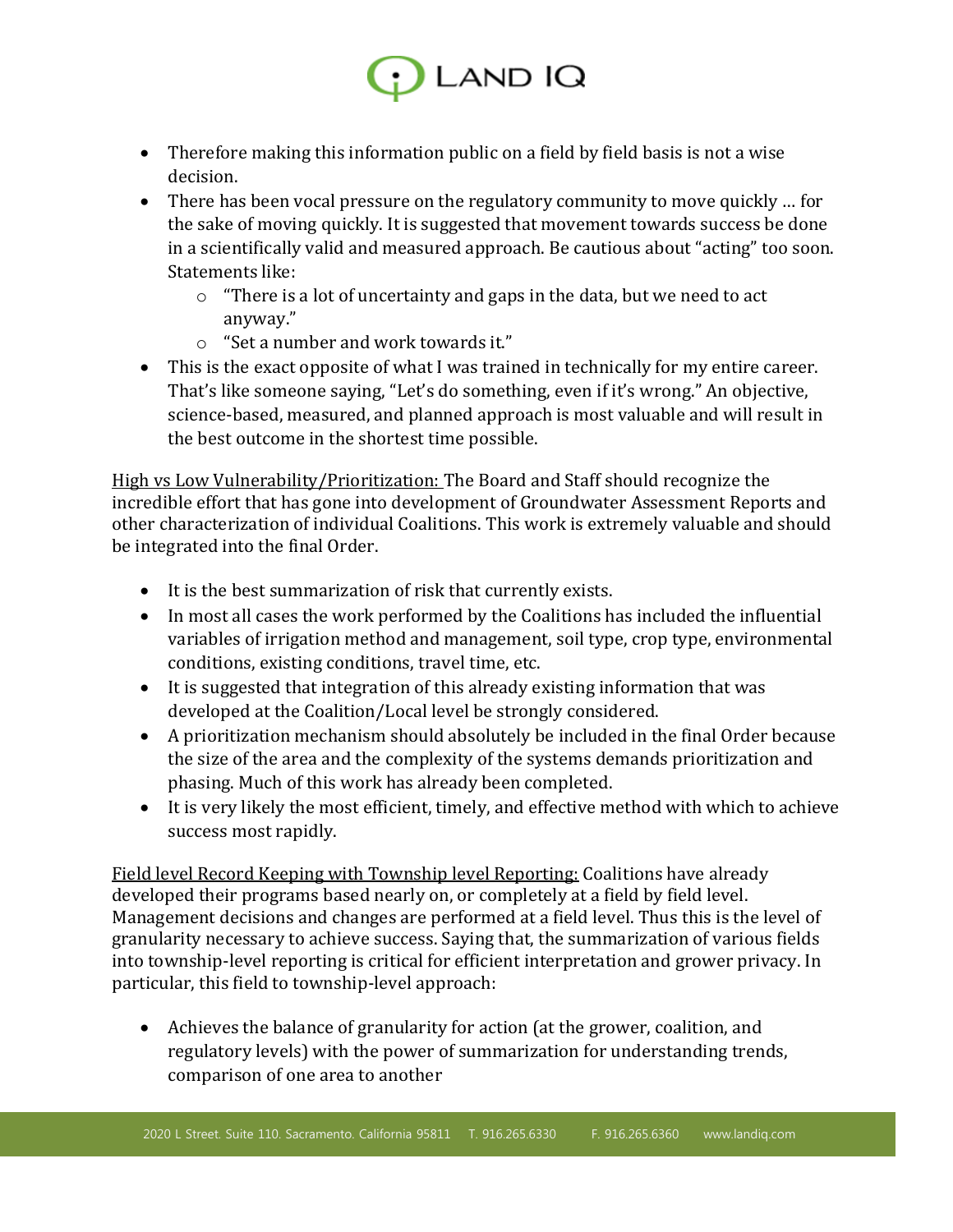

- Allows for the purpose of using the information in a meaningful way.
- Many coalitions are at or near the field level in their coalition management practices. Growers essentially have to report out at this level in most cases.
- Therefore, in some manner the data exist however summarization of that data is the most powerful mechanism to understand the larger picture.

Integration with Other Regulatory Programs: There is a definite need to recognize CV SALTS, SGMA, and other work being done to realize efficiencies in data collection, data interpretation, reporting efficiencies, agency collaboration, etc. Without intensive collaboration with these other organizations, diverging conclusions and approaches may occur.

Applied N/Removed Ratio as a Proxy Measure: According to recommendations by the Agricultural Expert Panel in their Final Report, the State Board Revisions to the East San Joaquin Water Quality Coalition General Order includes provisions for using the ratio of applied N/removed N (A/R) ratio as a proxy measure for determining appropriate crop N management. The comments provided in this letter are regarding the use of the A/R ratio as a regulatory tool. Our comments are centered on the following main points:

- 1. The value of the A/R ratio as a regulatory tool is in the direction it provides to minimize N leaching, not as a representation of good vs. bad N management
- 2. Using the A/R ratio is duplicative of proving the efficacy of management practices.
- 3. Because of the variability associated with agricultural systems, multi-year averages of A/R must be used. The three to five year averaging period suggested by the Expert Panel should be regarded as a minimum.
- 4. Because management practices (including irrigation) and crop varieties are continually evolving, the N removed value is a moving target and should be interpreted as a range of values rather than an absolute or single value. Therefore, the applicable A/R will also be a range of values.
- 5. A range of desired A/R ratios must be considered for applicability to various cropping systems throughout California.

These comments are presented in more detail below.

1. **The value of the A/R ratio as a regulatory tool is in the direction it provides to minimize N leaching, not as a representation of good vs. bad N management.** Using the A/R ratio as an enforcement mechanism is scientifically unsupported, and would be difficult to do consistently across California in the many types of agricultural systems and climates that it comprises. Minimizing N leaching is a practical and achievable goal in all agricultural systems. Fine-tuning a cropping system to achieve a specific A/R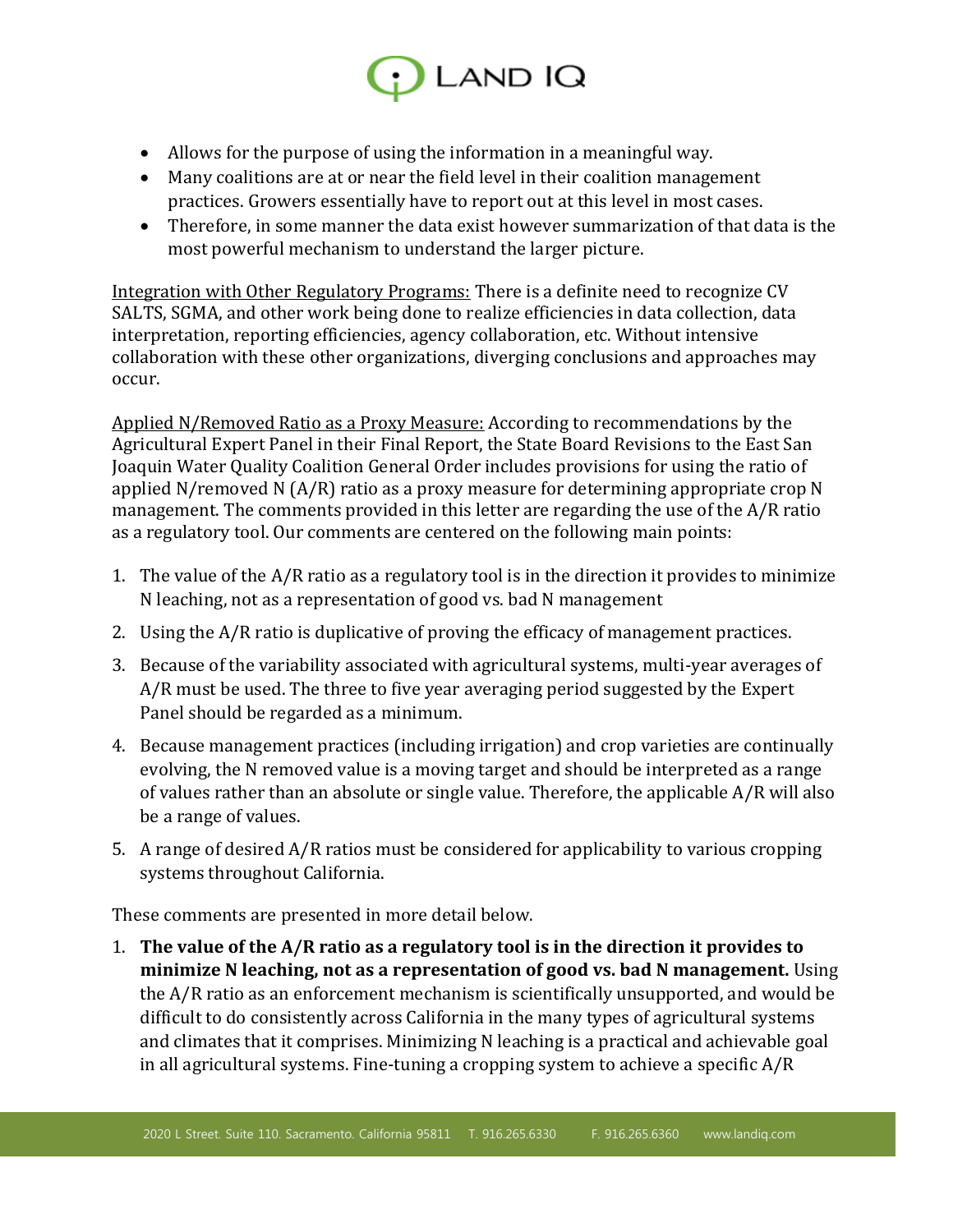

value *is not* practical or achievable and would defeat the purpose of using A/R. Relative movement in A/R (decreases or increases) is an indicator of how efficiently an agricultural system is functioning. Comparisons between A/R values in different but similar systems can be an indicator of improvement that can be potentially made in N management. However, absolute values of A/R are not meaningful in and of themselves, because most farms are already managed to optimize N fertilizer and water use in a cost-efficient fashion.

- 2. **Using the A/R ratio is duplicative of proving the efficacy of management practices.** As the Agricultural Expert Panel has pointed out, "good" A/R ratios are achieved only with good management practices. The exercise of determining good practices as described in the Management Practices Evaluation Program is therefore only useful if it points to A/R ratios that result from these practices. Best management practices are widely known (and proven) and need not be proven again. Determining the specifics of how each agricultural system needs to be managed is an impractical an unachievable research goal due to the extent of differences and variability in the agricultural systems of the entire Central Valley. However, gathering A/R information from several like-systems is achievable and would contribute more meaningful information than duplicating research already known about management practices.
- 3. **Because of the variability associated with agricultural systems, multi-year averages of A/R must be used. The three to five year averaging period suggested by the Expert Panel should be regarded as a minimum.** California is currently experiencing a drought in its fourth year. During years of low water application to agricultural fields, N dynamics are very different compared to years of ample water supply. The A/R ratios calculated from crop sampling during these years on various crops would likely not be representative of normal or wet years. This scenario is a good example of how a three to five year averaging period may not be representative of reasonable A/R values. Ultimately, A/R values should encompass and be representative of several years of data (i.e. more than 5 years).
- 4. **Because management practices (including irrigation) and crop varieties are continually evolving, the N removed value is a moving target and should be interpreted as a range of values rather than an absolute or single value.** Multiple studies have demonstrated that the N removed value is dependent on numerous environmental and crop physiological factors. Many of these factors are beyond the control of the field manager. N use efficiency (how well the crop converts applied N into yield) can be dependent on soil conditions, crop varieties and the supply of other nutrients as well as management practices. Therefore, the N removed value for a particular crop, even in the same field, varies from year to year. Newer varieties often have better N use efficiencies also. It is unreasonable to expect that N removed should be the same for a single type of crop over time. Therefore, the A/R value will also likely